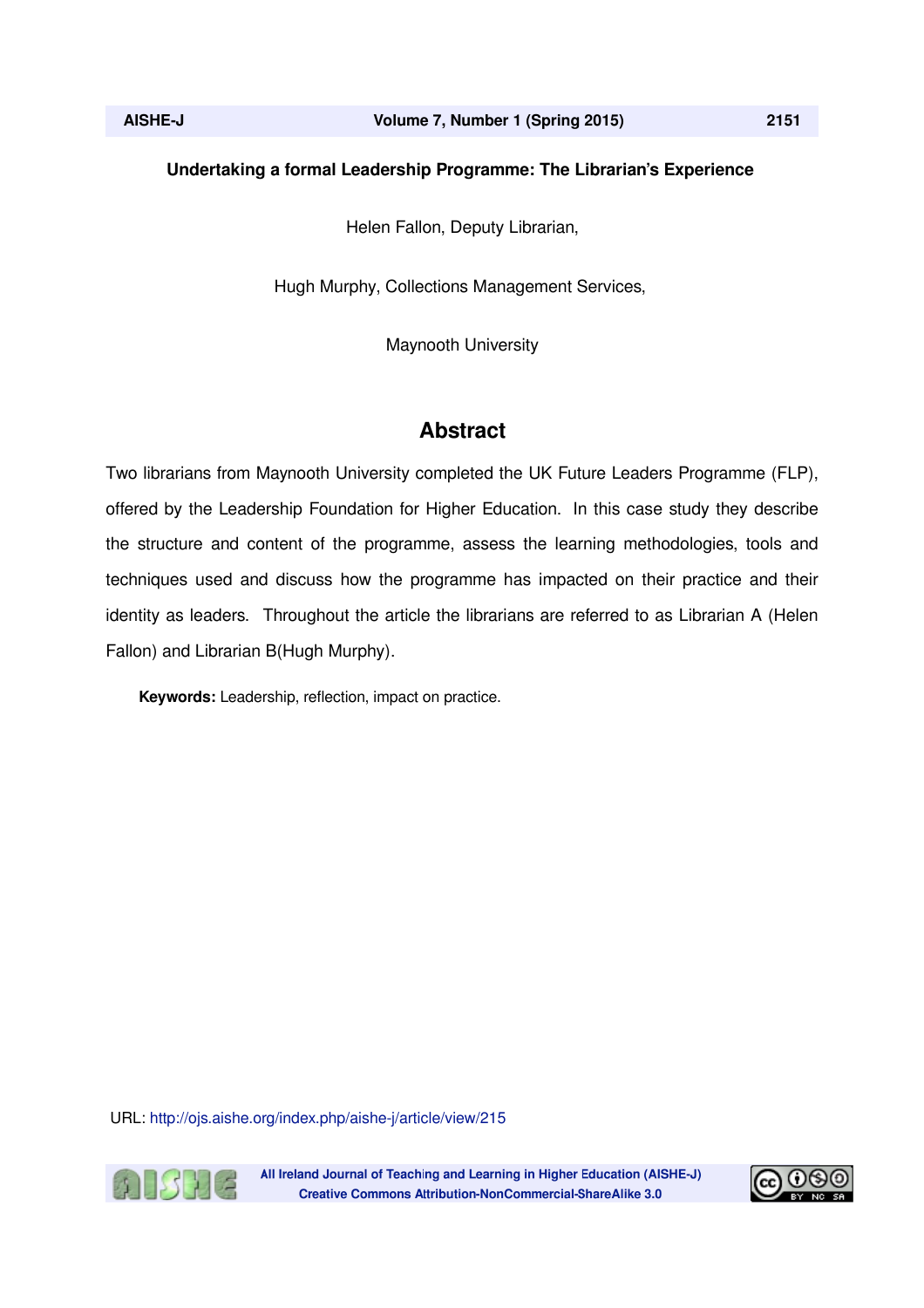#### **Introduction**

The Future Leaders Programme (FLP) was developed in 2006 by the UK Leadership Foundation, to help develop visionary library leaders. At the time of undertaking the course - 2010 (Librarian A), and 2011 (Librarian B) - the programme was aimed at librarians and ICT staff in senior management positions, in the higher education sector in Ireland and the U.K. More recently the programme has been extended to include senior administrative staff.

The programme runs over one year, with a series of three-day residential modules in February, July and November and a final Capstone day in March of the following year.

#### **Application process**

The application process involves the completion of a standard application form, a 500 word personal statement outlining why the applicant wishes to undertake the programme, a Capstone project proposal and a telephone interview. The Capstone project involves carrying out a workplace change management project. Librarian A selected a proposal around designing a more structured approach to library staff development, based on the identification of key competencies. Librarian B proposed a project on devising a digitisation framework for the University Library. Both of the projects were areas they had some familiarity with and were likely to be able to see to fruition. However, it is not a requirement that the proposed change project be completed within the time scale; rather the focus is on the processes and the knowledge and skills gained during the period.

# **Module 1 - Focus on the self**

A central aspect of the FLP is that each individual achieves a greater understanding of their own self; their fundamental values, their outlook and the criteria they use to assess both themselves and others. As with much of the programme, this is influenced by the work of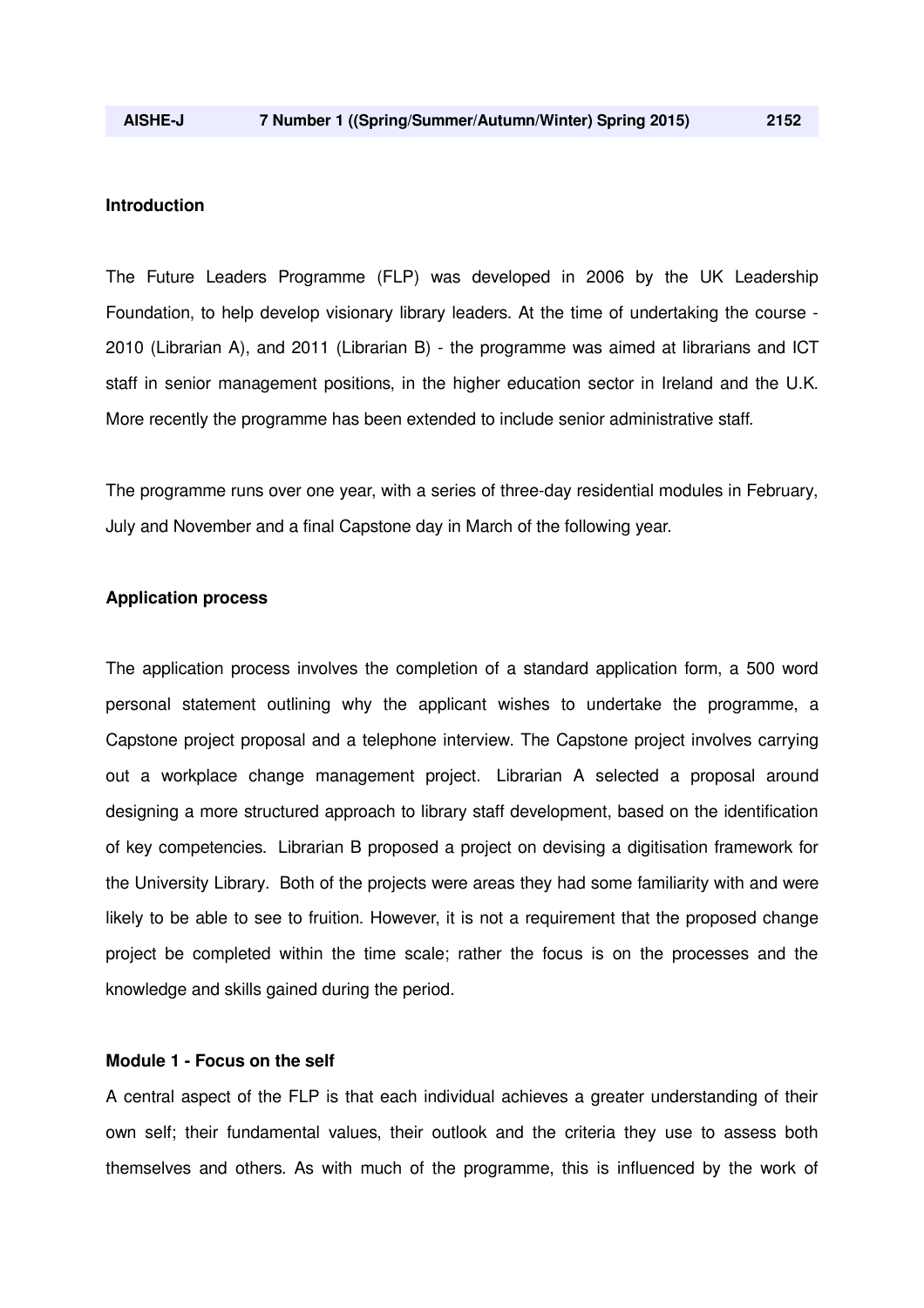Torbert (2004) on Action Inquiry (learning through questioning), where understanding one's motivations is central to acting in harmony with them.

In Module 1, the individual is pushed to examine and articulate their ideals and consider their motivations. This is undertaken through discourse in the larger group, and also via several exercises. An important part of module 1 is the completion of two surveys - the Margerison-McCann Team Management Profile and the Windows on Work Values tool. Through completing these surveys and subsequent discussion of the results, with an assigned mentor from the team of three leading the course - a supportive atmosphere is created. Participants can explore their leadership style, vision, values and leadership behaviours on a one-to-one basis.

Through this and other exercises, reading and discussion, the individual engages in a deep level of reflection and gains a deep understanding of their strengths and weaknesses, values espoused and (critically) how these individual traits can be used to coalesce into a larger team. While challenging and somewhat unsettling, this work proved to be incredibly useful and unexpectedly empowering, highlighting areas of strength and weakness while allowing validation for one's personal perspective.

The focus is then shifted from the individual, to the broader group. This helps the individual understand that others may work in a different manner, interpret information differently and have alternative sets of values. By understanding one's self, it becomes possible to identify certain characteristics in others and this can be particularly helpful when working with teams. The validation of the individual's characteristics becomes extended to the idea of the team; bringing with it the understanding that other's values are equally valid. This lays the foundation for the next module, focussing on team building and relationships.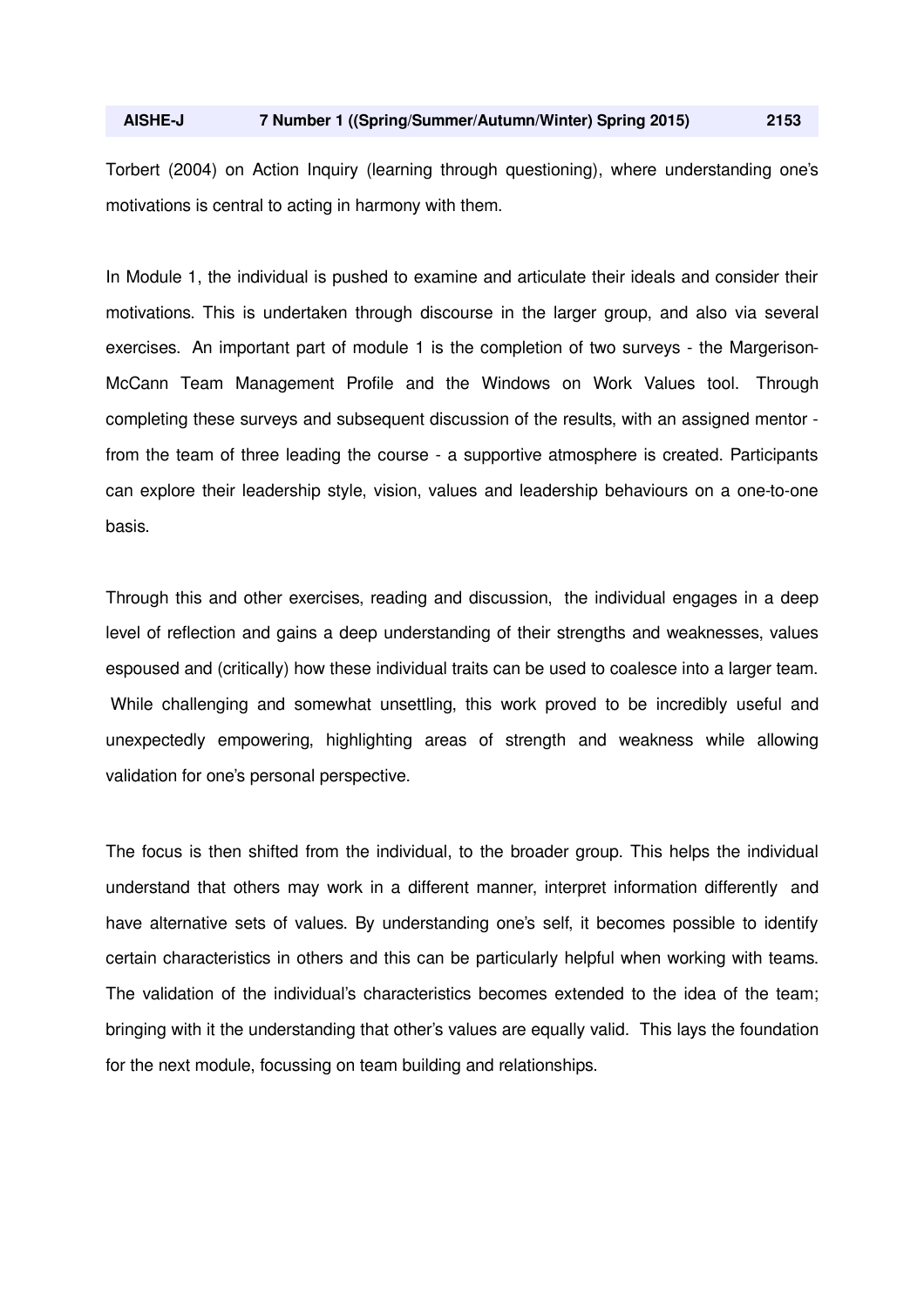#### **Module 2 - Focus on the team**

Module 2 moves the focus away from the self, to that of the team. As with all modules, some work is done before attending the three-day session – from the general (consideration of the characteristics of good teams) to the more focussed (creation and use of a questionnaire among one's local teams and acting on the feedback).

Inevitably, focussing on the idea of 'team' requires some focus on the 'self' and in this regard module 2 links to, and builds upon the work in module 1. Preparatory work includes the completion of two 360-degree feedback exercises. Each participant completes a survey of their leadership practice and style and asks five colleagues to anonymously complete the survey. The final results are explored initially with the assigned mentor. This tool is well known and typically its efficacy will rely on how much participation others feel is appropriate and their honesty in feedback. For it to work there has to be a breadth of honest feedback which the subject has to take as constructively as possible. In order for the participant to get a comprehensive view of both themselves and how others view them, it is critical to view these findings in conjunction with the other assessment exercises undertaken. Needless to say, there should be some correlation in the findings.

Preparatory work for Module 2 included completing the Honey and Mumford Learning Style Tool.This is based on a questionnaire available at

# http://www.ejtn.eu/PageFiles/6343/Learning\_Styles\_Questionnaire.pdf

There are four learning styles – activist, reflector, theorist and pragmatist. Librarian A found her style was pragmatist. Pragmatists are keen to try out new ideas, theories and techniques to see if they work in practice. Her lowest score was as theorist. This made her realise that she needs to develop more in this area, using statistics and evidence more as the basis of decisions. She also concluded she would benefit from integrating more of the practices of the reflector – standing back to ponder experiences and observing them from many different perspectives.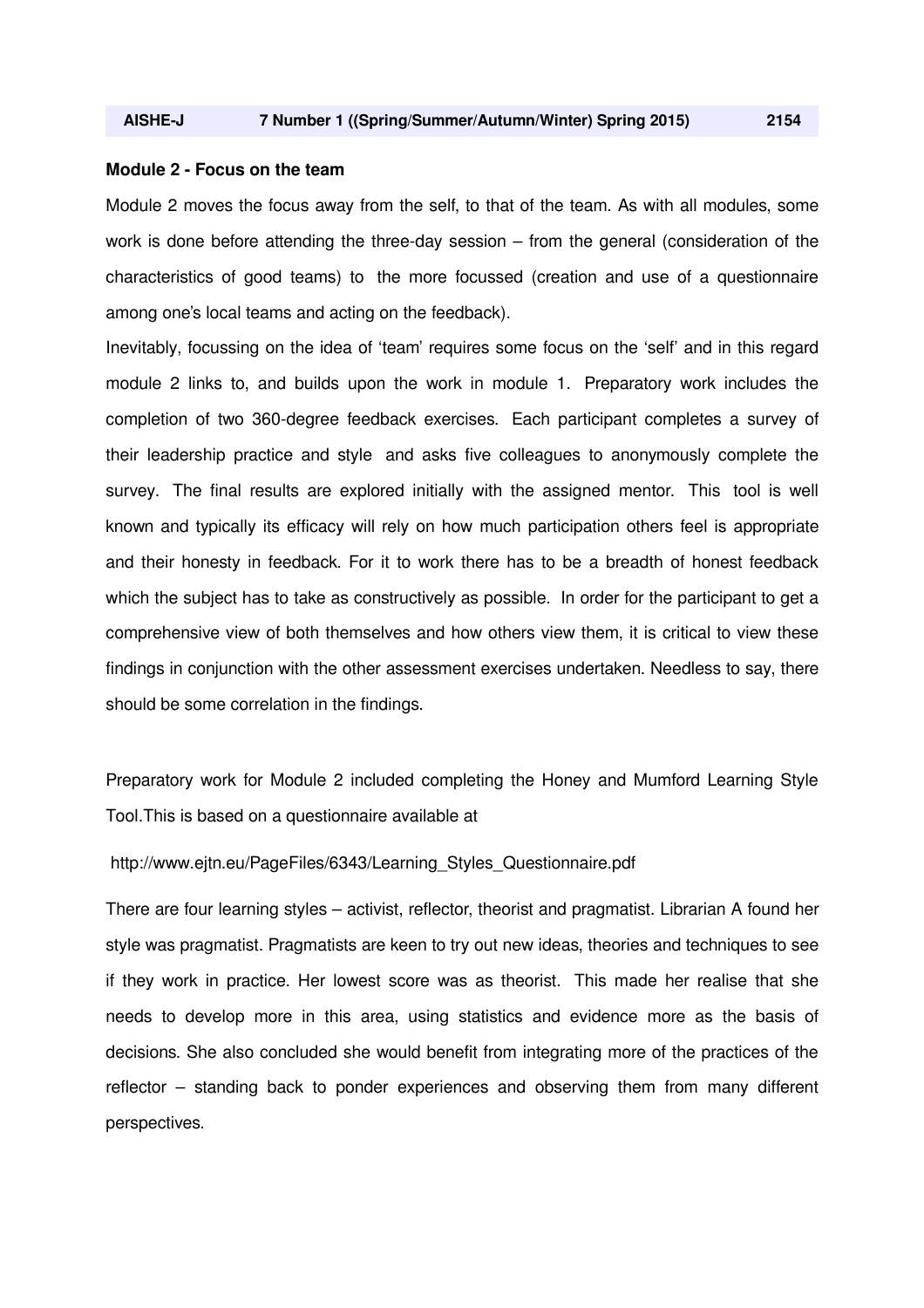Preparatory work for module 2, also included interviewing an inspirational leader. Librarian A selected Mary O'Rourke, a former minister for education, She wrote a reflection on the process in her reflective journal.

*When I asked Mary about the values she lives by, she responded that she valued herself. It was a bit startling to have someone say this so directly. I realise that I came through an education system that put some emphasis on modesty and not putting yourself forward. Next to valuing herself she values people and partic*ularly *those with different and challenging viewpoints…She sees leadership as a gradual evolving state…She values the advice she got from an older man who told her she couldn't champion everything without wearing herself out. This was something I noted from other participants' experiences of interviewing leaders; most displayed a healthy self confidence.*

Librarian B selected the incoming President of Maynooth University. One of the more pertinent points which he came away with the importance of morality in a position of responsibility and the concomitant responsibility which moral authority brings.

## **Module 3** – **Focus on the organisation**

The third module focuses on organisational strategy. Preparatory work included working in a team on a PESTLE (political, economic, sociological, technological, legal, environment) analysis and each participant doing a SWOT (strengths, weaknesses, opportunities and threats) analysis for their workplace. Participants consider their Library in the context of the University, as well as national and international developments. From this, the value of aligning strategy with university and broader contexts, while becoming more aware of the external factors which shape the environment they work in becomes evident. This in turn prompts participants to become more outward-looking as leaders.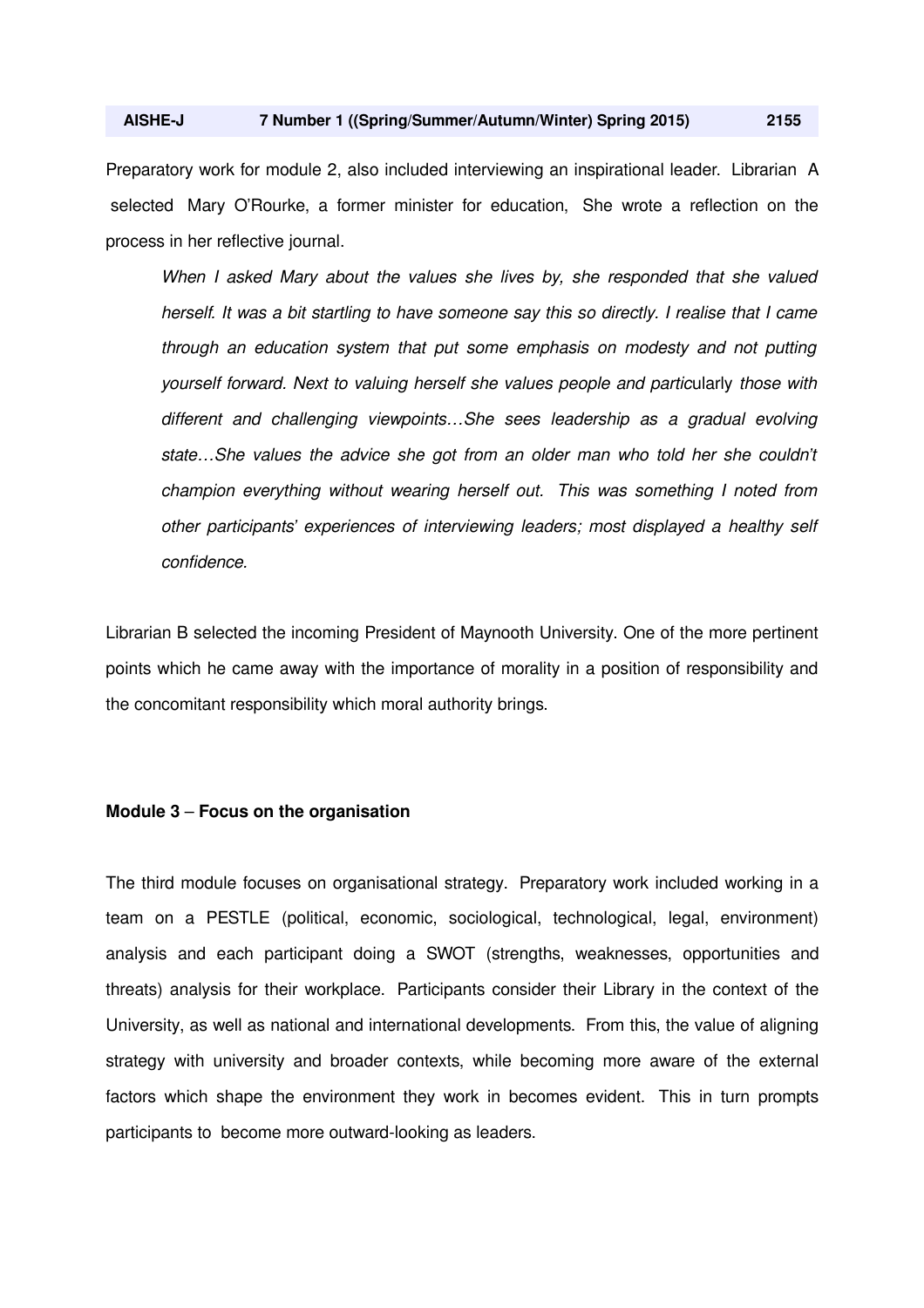## **Action Learning Sets and peer coaching triads**

Early in the overall process, the FLP cohort is diveded into three Action Learning Sets (ALS), comprising six to seven members. The ALS works in parallel with the overall programme, having three one day meetings which allow the group to apply the learning to their own specific contexts. The Action Learning Set is 'inaugurated' with a dinner, where each member shows and discusses personal symbols of leadership. As a very personal display, quite early into a gruelling programme, it serves to create strong ties of trust and honesty which are retained throughout the programme and beyond. The Action Learning Set will inevitably have a variety of personalities and serves to be a deeply enlightening experience, offering both support and the diverse wisdom of a group of very different people. By listening to others share their experiences, parallels become very apparent. The work of the Action Learning Set draws on a variety of methodologies, including appreciative inquiry, and using open questioning to help each individual interpret their concerns in new ways. The Action Learning Set is probably the most 'open' forum on the Programme and its success is founded on the privilege of trust.

Peer Coaching triads were also established at an early stage. These triads aim to offer a more flexible, responsive support to individual's issues, typically taking place over the phone. Both Librarians found the Peer Coaching triad to be less effective than the ALS and this seemed to be the case across cohorts. It may be that part of the reason for this is that individuals have to publicly approach others and invite them to join, which can bring with it a degree of awkwardness.

#### **Project and Capstone day**

The importance of the proposed project being completed is debatable as much of the benefits of the Future Leader's Programme would suggest that 'the journey is the destination'. Librarian A's project became subsumed into the Library's Strategic Plan. Librarian B's project evolved over the course of the programme and its formal completion became less important as time went on. In both cases most of the learning resulted from the 'process' of the project rather than the 'results'.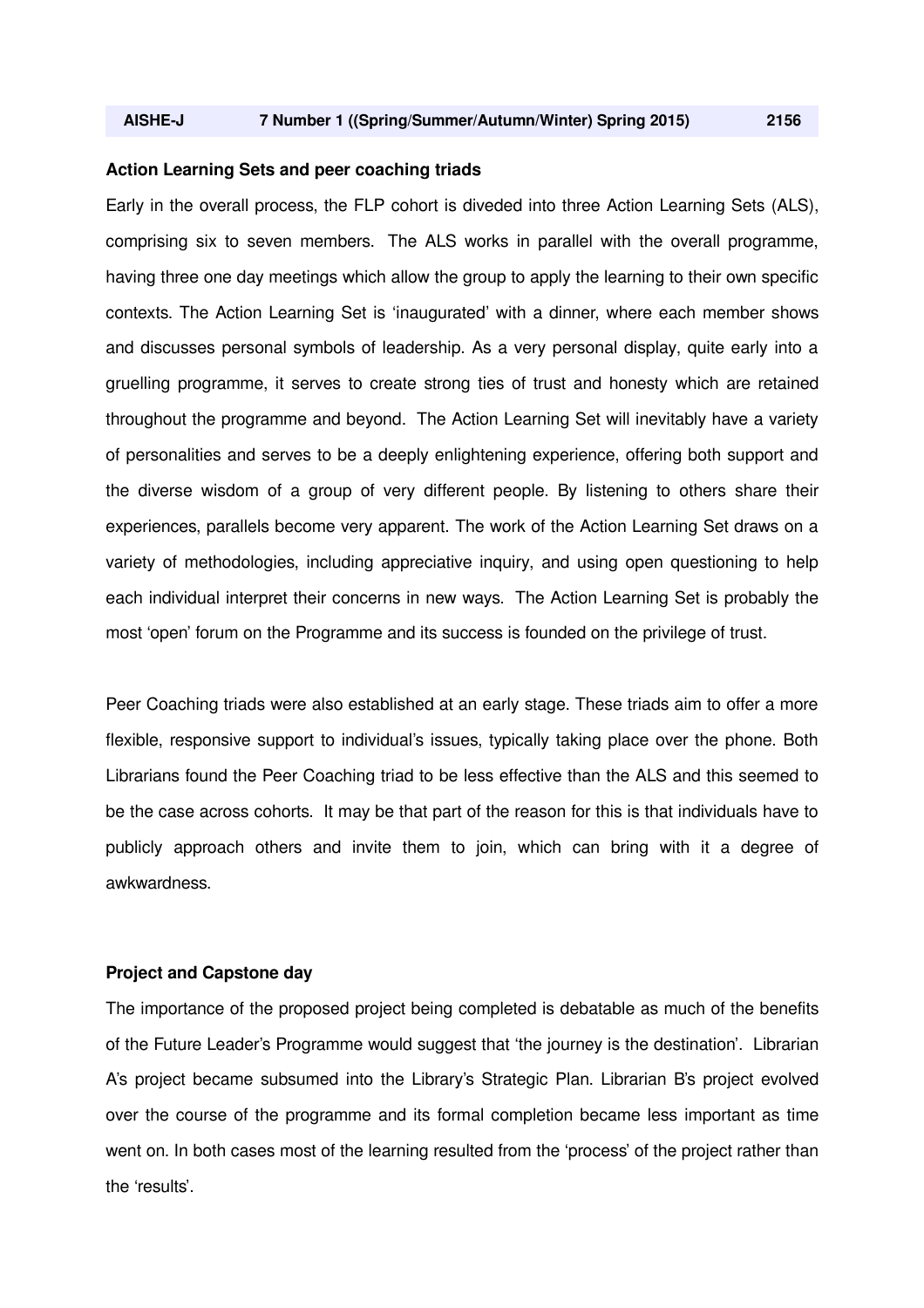The formal aspects of the Programme end with a 'Capstone Day' which endeavours to tie together the various aspects of the learning journey undertaken. This is done primarily via individual Action Learning Set with discussion and presentation of individual reports. Finally each ALS makes a presentation to the group as a whole. While there is a positive, valedictory sense to the day, the sheer diversity of proceedings served to diffuse some of the potential benefits. For example, while the presentation of reports stimulated useful debate and inquiry, the learning from the larger, more theatrical presentations felt more limited to that of one's own Learning Set. Probably the most important accomplishment of the day is the sense of achievement and completion and the understanding that the lessons learned should hopefully endure and the methods of analysis, inquiry and learning should and must continue.

#### **Readings**

There are three core texts for the programme: In "Action Inquiry: the Secret of Timely and Transforming Leadership," Torbert (2004) explores how leaders and organisations can develop the capacity to continually learn and transform themselves. Both Librarians found Torbert's model - Framing, Advocating, Illustrating and Inquiry - useful to use when preparing for potentially difficult meetings. Framing involves setting the context, so that all those around the table know why a particular change/development is being suggested. Advocating involves making the case. Illustrating is showing what the organisation might look like after the change and inquiry involves ensuring people understand what is being suggested and giving them space to ask questions and articulate concerns. Action learning involves learning through doing with open questions being central to the process. Both readings and discussion on the course, emphasise the concept of raising the quality of the conversation, positing that the nature of the question determines the quality of the conversation. Torbert suggests implementing change using the following framework:

- Intention Am I doing the right thing?
- Plan What is my strategy?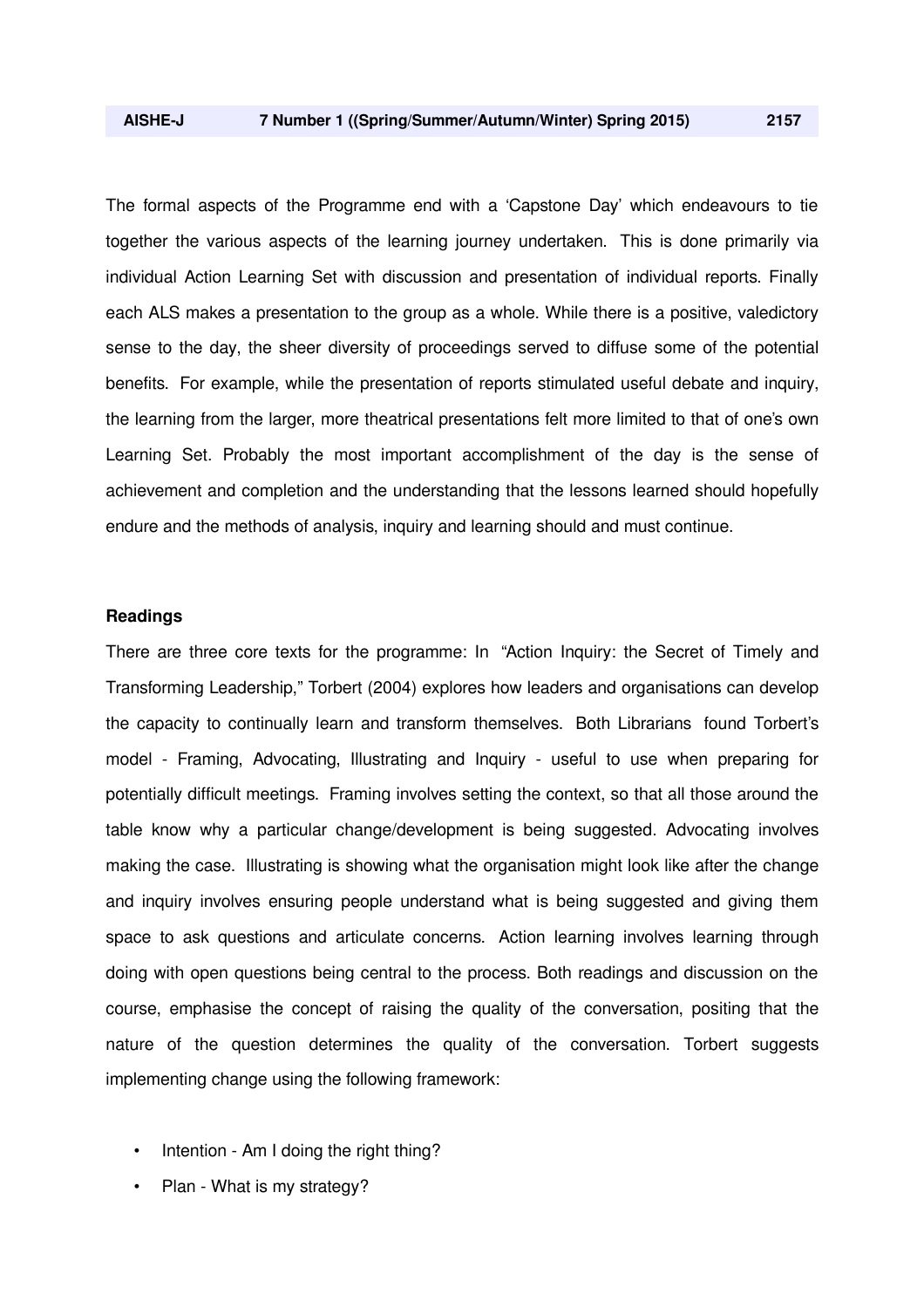- Action What behaviour will I adopt?
- Results what results do I want?

Quinn (1996) - another core book - takes a different approach. "Deep Change: Discovering the Leader Within" might be described as a self-help book on how leaders can effect change in organisations by changing themselves. Each chapter is followed by a set of questions, that can be used to explore personal and organisational change. The book also covers issues such as change, control, integrity and personal vision as well as different models of leadership.

The third core text "The Leadership Challenge" by Kouzes and Posner (2002) explores key behaviours of successful leaders. It emphasises value-driven leadership and reflection, posing questions such as:

- What are you passionate about?
- What are your work values?
- What are your personal values?
- How do you manifest your values?

The authors suggest key behaviours of successful leaders include:

- Challenging the process
- Inspiring a shared vision
- Enabling other to act
- $\sim$  Modelling the way
- $\sim$  Encouraging the heart

A number of other leadership texts were suggested and each participant was required to review one of the titles. The book reviews were then added to the Virtual Learning Environment (VLE), which is available to course participants during the course and for an additional year. This allowed each person to get a flavor of the readings. Two interesting factors were the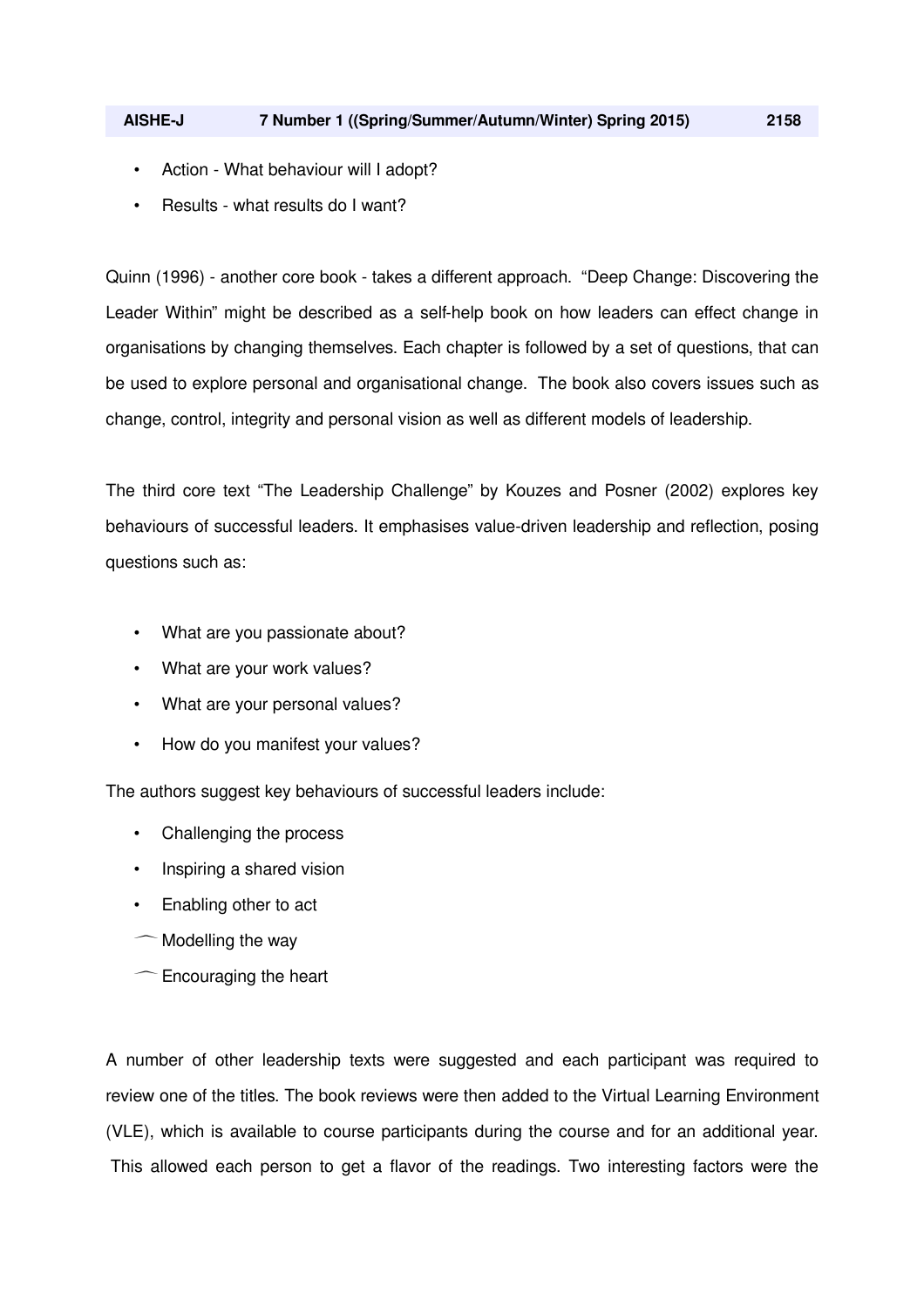strong bias towards US publications on the reading list and the absence of any leadership title which related to leading libraries.

# **Reflective journal**

It was recommended that participants complete a reflective journal during the year. Librarian A kept a hand-written journal based on guidelines available at http://infed.org/mobi/writing-andkeeping-journals-a-guide-for-educators-and-social-practitioners/

## **Reflective Journal Questions**

- As I look back on the day what was the most significant event?
- In what way was this way unique, different from other days?
- Did I have any particularly meaningful conversations?
- Did I do any reading? What were my reactions to it?
- How did I feel during the day? What were the emotional highs and lows? Why did I feel as I did?
- Did I find myself worrying about anything today?
- Did I fail at anything today? What can I learn from this?
- What were the chief joys of the day?
- What did I accomplish?
- Did I fail at anything? What can I learn from this?
- What did I learn today? When did I feel most alive?

She wrote the journal approximately five evenings per week and the exercise took about forty five minutes. She found answering the reflective journal questions quite illuminating and became more aware of her behaviours and feelings as a leader. She had quite a lot of meaningful conversations, but had to balance between a leadership style that emphasises communication and the ability to get things done. Spending so much time communicating both formally and informally with people, made the day fragmented on occasions and there was a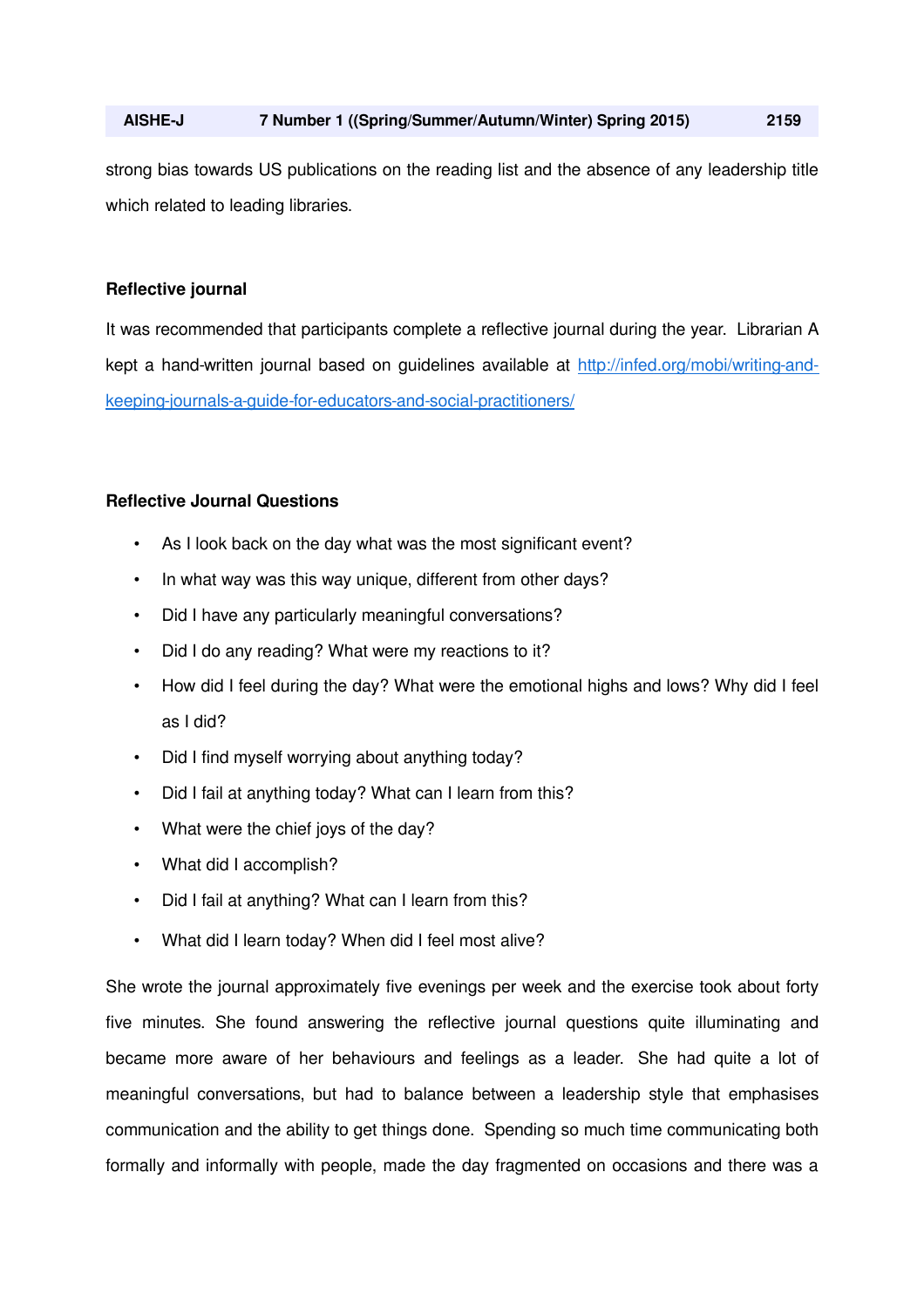sense of having achieved little at the end of the day.

Librarian A also used her journal to record her responses posed in questions in the readings such as Kouzes and Posner's "How do you manifest your work values?" Other ideas and insights were also included in the journal.

*From keeping the journal I realise I need to think and plan more before acting. My natural inclination is to act. It's very time consuming to plan things out, for example before a meeting, but I realise this is time well spent rather than an indulgence. I also realise I need to stand back more and ask questions. I've used the open questions such as "What does a solution to this problem look like?" on occasion. I'm getting better at passing things back to people i.e. suggesting ways they might deal with issues/tasks, rather than taking them on. I also realise I need to take proper breaks – coffee/lunch etc. I feel a growing sense of my own identity as a leader. I need to think more about getting the balance between being inclusive and being a leader and getting things done.* Extract from Reflective Journal

Librarian B also kept a reflective journal, albeit its use was more driven by issues that arose day to day (as opposed to rigorously maintaining it). He found that by taking the time at the end of a working day to note feelings and thoughts (in a semi-structured way) a range of alternative viewpoints became clear.

## **Reflection**

One of the interesting benefits of participation on a programme which includes both Ireland and the UK is that, despite the similarities in roles and profession the cultural difference between different institutions, regions and countries becomes quickly evident. This provides an interesting contrast in the context in which leadership is considered and it is imperative to bear these differences in mind, when discussing with colleagues as to how best to resolve issue. Ultimately it reinforces one of the central tenets of the FLP course - that people are different and one's leadership, while driven by personal values, has to be framed by the environment in which we operate.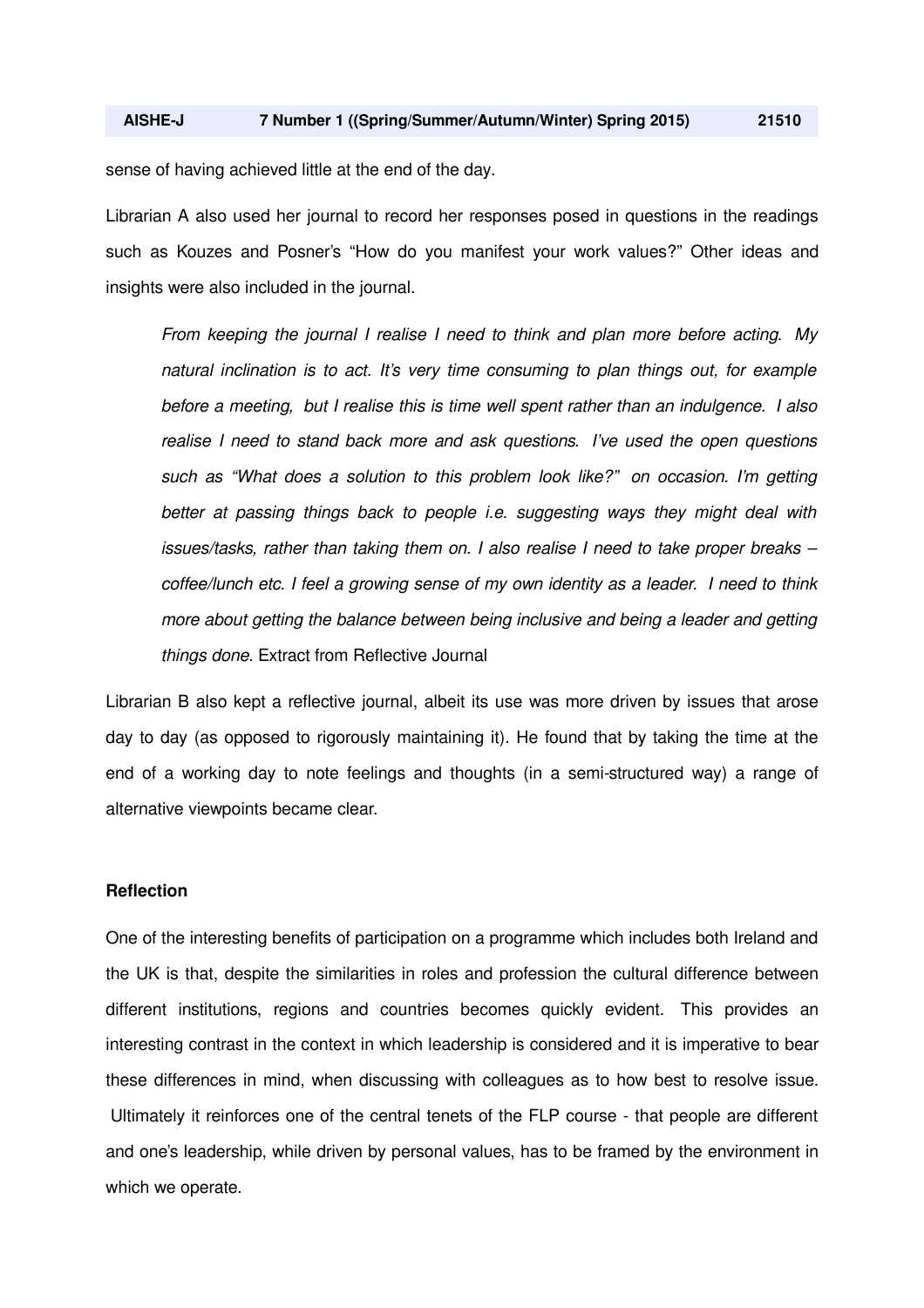Both participants found the 'zone' concept, outlined on the course to be a very useful tool in which to understand different feelings relating to work, at different times. The zone concept identifies three zones – the comfort zone, the learning zone and the "Oh Hell!" zone. Both Librarians recognised that boredom set in when spending long periods on routine, easy tasks (comfort zone); they enjoy the stimulation of learning new things (the learning zone) and like other course participants, found applying new learning very challenging on occasions (the "Oh hell!" zone). In addition to help them understand their own behaviour and emotion around tasks, the zone concept helped them better understand work practices of colleagues; for example there can be very high levels of enthusiasm after a course or workshop, but participants can sometimes, after an initial burst of activity, conclude "It wouldn't work here," because it is very uncomfortable/difficult to execute the change (the "Oh hell!" zone). Too much time in the "Oh hell!" zone can result in serious stress, paradoxically, however this is where the deepest learning happens. Too much time in the comfort zone – carrying out the same tasks repeatedly results in little learning and boredom. Both librarians recognised their

While all the tools used for analysis and reflection were useful, both Librarians found the Margerison-McCann Team Management Profile to be particularly valuable in understanding their leadership style. Interestingly, both had almost identical profiles and this awareness has served them well in acting on the same Library Senior Management Team.

need to have a variety of significant projects over a period, alongside routine tasks.

Although the course finishes after a twelve month period, it is essential to understand that the learning continues and both Librarians have worked to ensure that their practice is informed by many of the lessons learned. Librarian A continues to keep a reflective journal from time to time, while Librarian B still meets with his Action Learning Set at least annually. Both realise that Leadership is a journey and we continue to learn through both the theory and practice of leading.